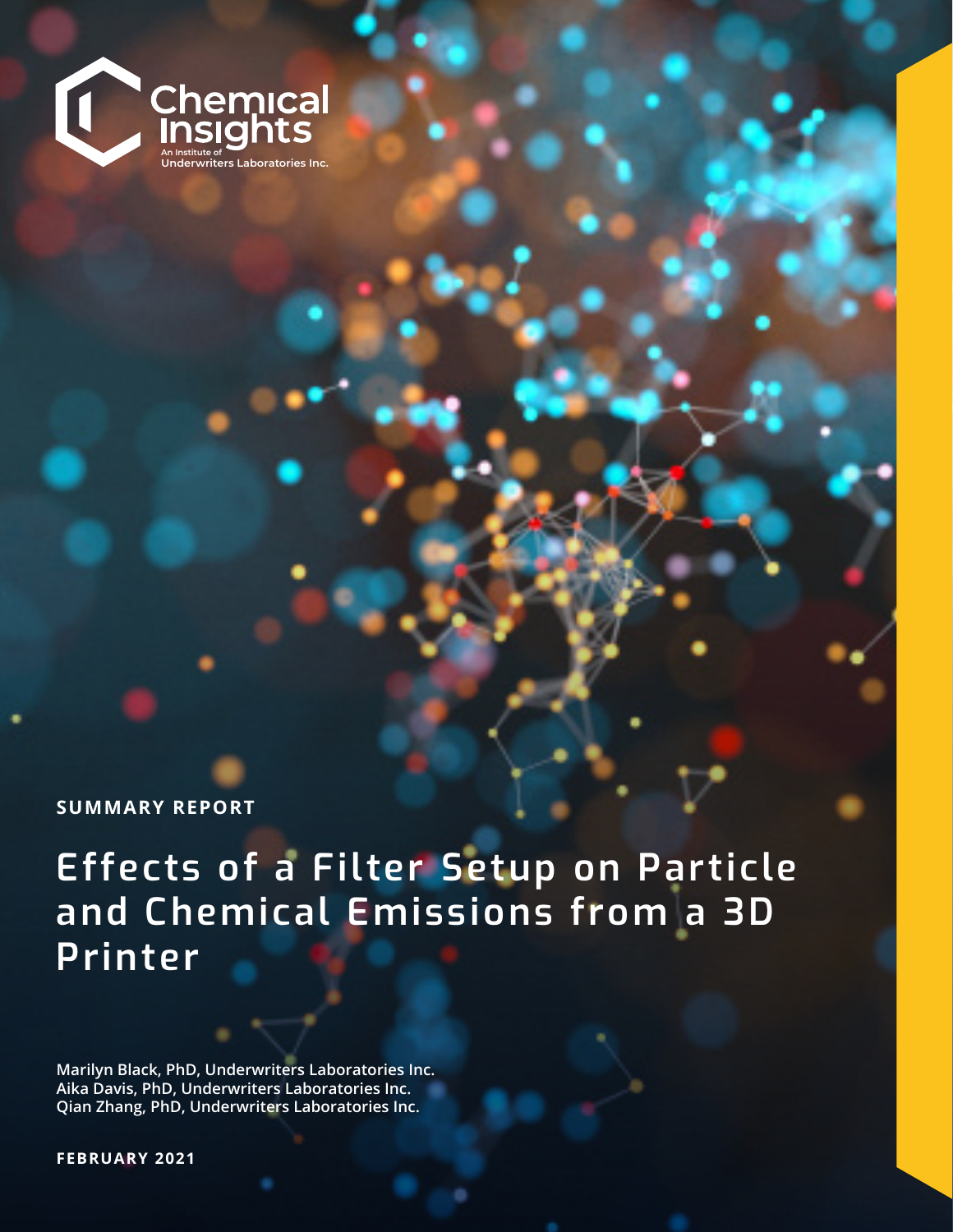## **Table of Contents**

| 1. | <b>INTRODUCTION</b>                              |   |
|----|--------------------------------------------------|---|
|    | Objectives<br>1.1                                | 4 |
|    | <b>Print conditions</b><br>1.2                   | 4 |
| 2. | <b>METHODS</b>                                   |   |
| 3. | <b>RESULTS</b>                                   |   |
|    | <b>Emission summary</b><br>3.1                   | 4 |
|    | 3.2 Effects of filter on particle emissions      | 5 |
|    | <b>Effects of filter on VOC emissions</b><br>3.3 | 6 |
| 4. | <b>REFERENCES</b>                                | 8 |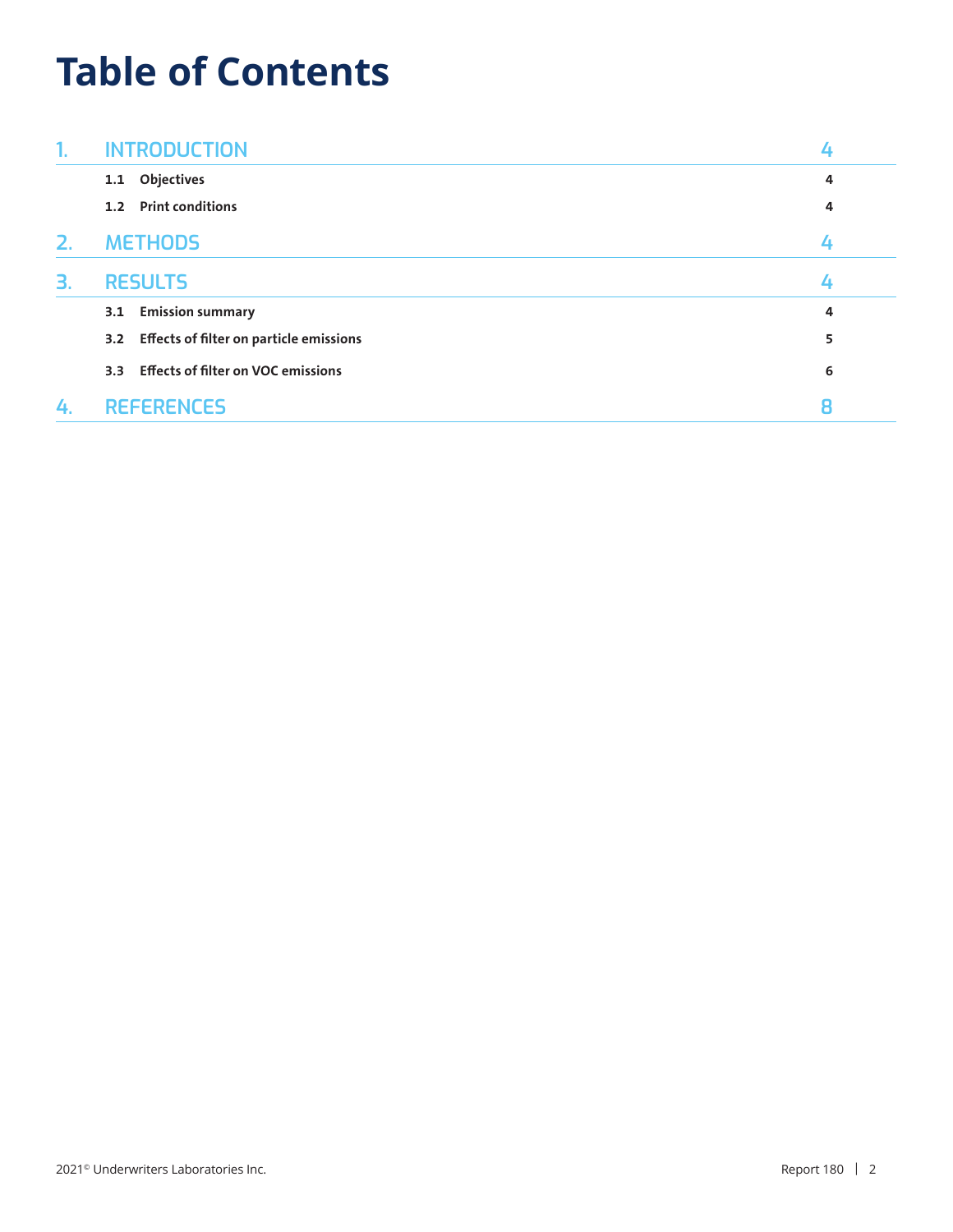# **Table of Figures**

- Figure 1: PARTICLE EMISSION RATE (LEFT) AND YIELD (RIGHT) FOR PRINTS WITHOUT THE FILTER SETUP, COMPARED TO PREVIOUS DATABASE. LINES INDICATE THE MAXIMUM (MAX), MEDIAN (MED), MINIMUM (MIN) AND 25TH AND 75TH PERCENTILES OF THE DATABASE. 5
- Figure 2: PARTICLE MAXIMUM CONCENTRATION DURING PRINTING FOR WITH AND WITHOUT THE FILTER SETUP. PERCENTAGE INDICATES THE REDUCTION DUE TO USE OF FILTER. 6
- FIGURE 3: TVOC EMISSION RATES FOR EACH FILAMENT WITH AND WITHOUT FILTER, COMPARED TO EXISTING DATABASE. THE MIDDLE LINE IN THE BOX INDICATES THE MEDIAN; THE TOP AND BOTTOM OF THE BOX INDICATE THE 75% AND 25% QUARTILE; THE TOP AND BOTTOM OF WHISKERS INDICATE THE 90% AND 10% VALUES; THE OUTLIERS ARE LARGER THAN 1.5 TIMES OF WHISKER LENGTH. 6

## **Table of Tables**

| Table 1: SUMMARY OF EMISSION RESULTS        |  |
|---------------------------------------------|--|
| Table 2: SUMMARY OF VOC EMISSION STATISTICS |  |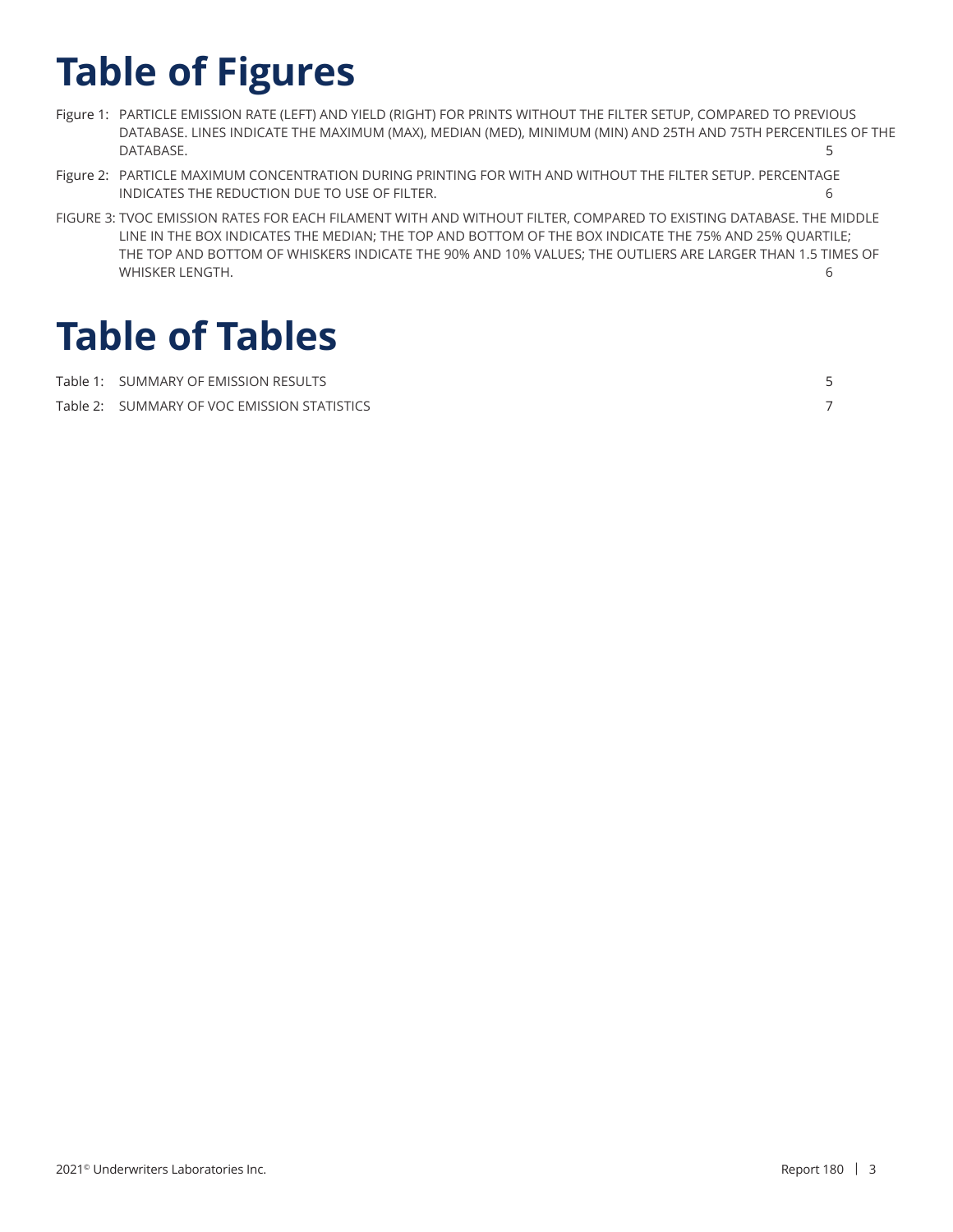### **1. INTRODUCTION**

#### **1.1 Objectives**

This study was done as a research initiative to evaluate a design of filter setup on mitigating emissions from 3D printers. The 3D printer was tested for emissions of particles (ultrafine, fine and coarse) and volatile organic compounds (VOCs) in a controlled exposure chamber according to ANSI/CAN/UL 2904.<sup>1</sup> Measured emission data were used to estimate emission rate, yield, and exposure concentration levels. Furthermore, the results obtained from 3D printing with and without the filter setup were compared to evaluate the performance of the filter on mitigating particle and chemical emissions from 3D printing.

#### **1.2 Print conditions**

The tested print filament materials included Nylon black color (extruder nozzle temperature 250°C), ABS (acrylonitrile butadiene styrene) natural color (245 °C), ASA (acrylonitrile styrene acrylate) black color (245°C), PC-ABS (polycarbonate-ABS) black color (260 °C), and PC-ABS-FR (PC-ABS with flame retardants, FR) black color (260°C). All studied filaments were printed on the same printer. Support materials included PVA (polyvinyl alcohol) natural color (210°C) for Nylon filament and SR-30 natural color (245°C) for other filaments, which were extruded at the beginning of print with limited amount of filaments. The printer chamber temperature was 30°C for Nylon, 85°C for ABS and ASA, and 95°C for PC-ABS and PC-ABS-FR.

Each filament was tested once without the installation of the filter and again with filter installed. The filter setup was comprised of a carbon filter, a HEPA (high-efficiency particulate air) filter, and a fan. The same print file (40mmcube.stl) was applied for all prints, which was scaled and adjusted to an approximate 4-hour print time according to ANSI/CAN/UL 2904,<sup>1</sup> while actual print time and object mass might vary.

#### **2. METHODS**

Measurements were made in a 6  $m<sup>3</sup>$  exposure chamber at 1 air exchange rate. The inflow air controlled by an air supply system containing an air compressing unit and VOC and particle removal media, resulted in an air exchange rate of 1 per hour. The design and the characterization of the chamber have been previously described in ISO 16000-9.<sup>2</sup> During the experiment, the 3D printer was placed in the middle of the chamber; sampling tubes for air collection and particle measurements were located approximately 10 cm from the printer to the instruments outside of the chamber.

The number distributions of particles with diameters from 7 to 300 nm were measured using a scanning mobility particle sizer (SMPS) spectrometer. An optical particle sizer (OPS) was used to measure fine and coarse particles with diameters from 0.3 to 10 μm. For each test, particle measurement started about 10 min before the print started; the background total particle number concentration was controlled to be less than 10 cm<sup>3</sup>. The measurement continued through printing period until 1-hour after print stopped or when particle concentrations decreased to background levels. Particle emission rate (emission per print time) and particle yield (emission per mass of filament extruded) during printing were calculated according to ANSI/CAN/UL 2904.<sup>1</sup>

VOCs as well as formaldehyde and other low-molecular weight carbonyl compounds were collected onto sorbent media separately, and then analyzed by gas chromatography/ mass spectrometric (GC/MS) or high performance liquid chromatography (HPLC), respectively. The VOC analysis follows US EPA Compendium Method TO-173 and ASTM D 61964 and is generally applicable to  $C_{\epsilon}$  – C<sub>16</sub> organic chemicals with boiling points ranging from 35ºC (95°F) to 250ºC (482°F). Selected aldehydes were measured following ASTM D 51975 and US EPA Method TO-11A<sup>6</sup>. Each sample was collected through a mass flow controller for air volume collections of 12 L for VOCs and 30 L for aldehydes.

Emission rates for individual VOC and total VOC were calculated using a box model time-varying mass balance equation with first order total sink factor in accordance to ANSI/CAN/UL 2904. Predicted air concentrations for personal exposure were evaluated for a typical office, the default environment in ANSI/CAN/UL 2904. The office was assumed to have a volume of 30.6 m<sup>3</sup> with an air exchange rate of 0.68 h<sup>-1</sup> and one 3D printer operating. Estimated air concentrations were based on the research measurements which do not consider other environmental conditions or pre-exiting air pollutants.

#### **3. RESULTS**

#### **3.1 Emission summary**

A comparison of overall particle, total VOC (TVOC) and VOC emission results for with and without filter are shown in Table 1, as well as the criteria listed in ANSI/CAN/UL 2904<sup>1</sup> as a reference.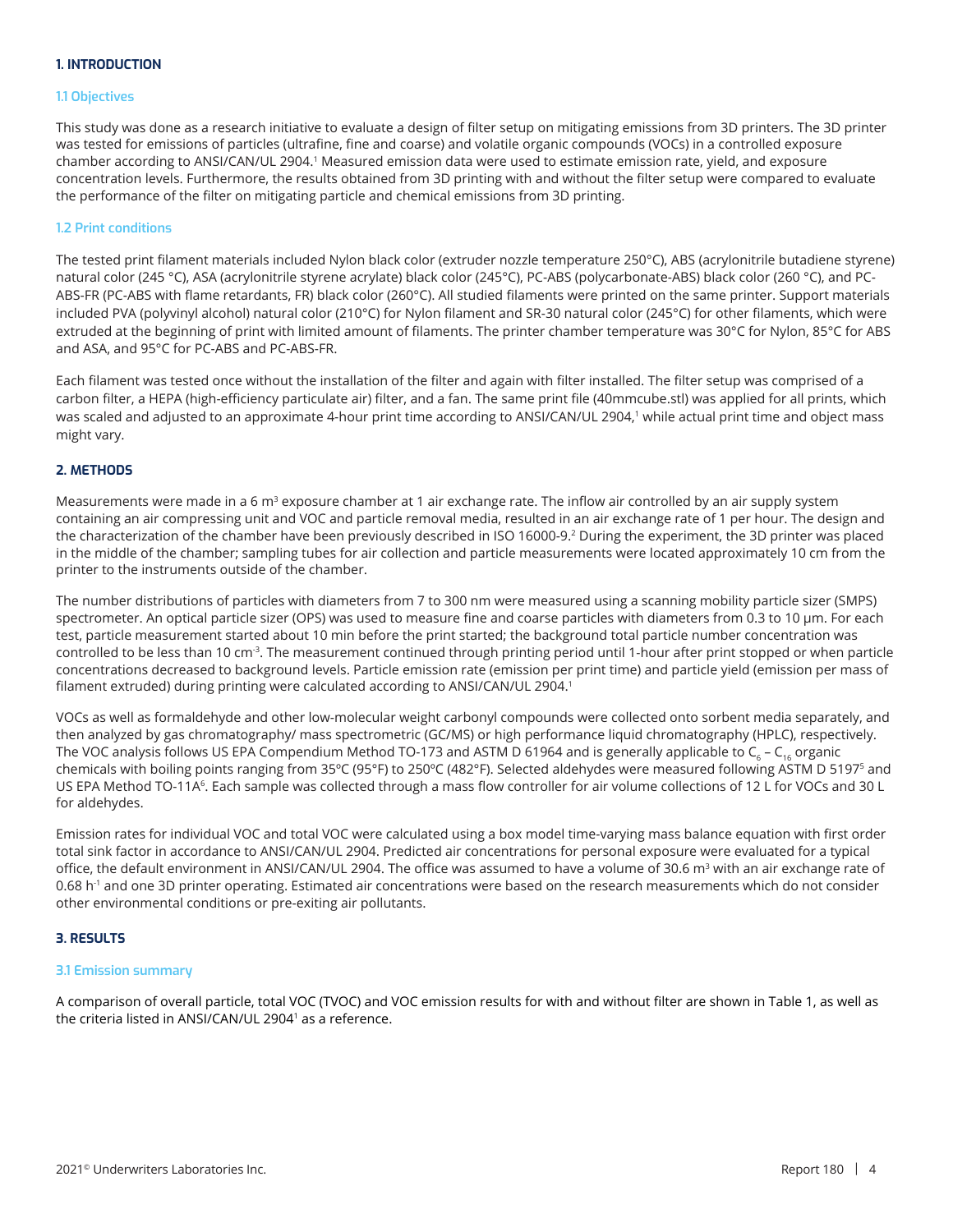#### TABLE 1. SUMMARY OF EMISSION RESULTS

| <b>Material</b>         |               |                                 | <b>Particle</b>      |                       | <b>TVOC</b>                 | <b>VOC</b>                  |  |
|-------------------------|---------------|---------------------------------|----------------------|-----------------------|-----------------------------|-----------------------------|--|
|                         |               | <b>Emission rate</b><br>$(h-1)$ | Yield<br>$(g-1)$     | <b>Within</b><br>2904 | <b>Emission rate (mg/h)</b> | Within 2904                 |  |
| <b>ANSI/CAN/UL 2904</b> |               | $3 \times 10^{11}$              | $2 \times 10^{10}$   | ۰                     | 10.4                        |                             |  |
|                         | No filter     |                                 |                      | $\sqrt{}$             | 3.17                        | × (formaldehyde and phenol) |  |
| <b>ABS</b>              | Filter        |                                 |                      | $\sqrt{}$             | 3.14                        | × (phenol)                  |  |
|                         | No filter     | $4.6 \times 10^{11}$            | $5.7 \times 10^{10}$ |                       | 0.19                        |                             |  |
| <b>Nylon</b>            | <b>Filter</b> |                                 |                      | $\sqrt{}$             | 0.32                        | $\sqrt{ }$                  |  |
| <b>ASA</b>              | No filter     | $2.9 \times 10^9$               | $3.0 \times 10^8$    | $\sqrt{}$             | 3.16                        | × (formaldehyde and phenol) |  |
|                         | Filter        |                                 |                      | $\sqrt{}$             | 4.48                        | × (phenol)                  |  |
| <b>PC-ABS</b>           | No filter     | $2.1 \times 10^8$               | $1.5 \times 10^{7}$  | $\sqrt{ }$            | 2.90                        | × (formaldehyde and phenol) |  |
|                         | <b>Filter</b> |                                 |                      | √                     | 4.24                        | × (phenol)                  |  |
| <b>PC-ABS-FR</b>        | No filter     | $8.7 \times 10^{8}$             | $5.4 \times 10^{7}$  | $\sqrt{ }$            | 1.26                        | × (phenol)                  |  |
|                         | Filter        |                                 | $\qquad \qquad$      | $\sqrt{}$             | 2.65                        | × (phenol)                  |  |

Note: "-" indicates particle concentrations were too low for emission calculations; chemicals inside brackets are above associated criteria in ANSI/CAN/UL 2904.

In summary, the filter setup was effective in reducing particle emissions across all filament types. With the filter, particle emissions from all filaments were reduced to low levels that were below quantitative emission rate determinations. ABS filament emissions were low with and without the filter. For Nylon filament, both particle emission rate and yield were above standard criteria without use of the filter; but fell below the maximum acceptable criteria when the filter was used.

All TVOC emission rates were below the maximum allowable criteria in ANSI/CAN/UL 2904 with and without use of the filter. However, evaluating the filter efficacy of removing VOCs was difficult as the filter materials themselves appeared to be contributors of VOCs. There was indication that plastic related VOCs such as phenol and various acrylates as well as numerous heavy hydrocarbons were associated with the filter materials.

#### **3.2 Effects of filter on particle emissions**

Particle emissions for prints without the filter setup are compared to our existing particle emission database of 372 tests, which includes 184 tests of ABS filaments, 157 tests of PLA filaments, 15 tests of Nylon filaments, 6 tests of HIPS (high impact polystyrene) filaments, 7 tests of PVA (polyvinyl alcohol) filaments, and 3 tests of metal filaments, as shown in Figure 1. In general, particle emission rates and yields were low except the Nylon filament in this study. Emissions from ASA, PC-ABS and PC-ABS-FR filaments were below 25th percentiles of the database, while Nylon filament emissions were near 75th percentiles of the database. Particle emissions from ABS filament were too low for calculations, thus no data was shown for ABS filament.



**FIGURE 1**. PARTICLE EMISSION RATE (LEFT) AND YIELD (RIGHT) FOR PRINTS WITHOUT THE FILTER SETUP, COMPARED TO PREVIOUS DATABASE. LINES INDICATE THE MAXIMUM (MAX), MEDIAN (MED), MINIMUM (MIN) AND 25TH AND 75TH PERCENTILES OF THE DATABASE.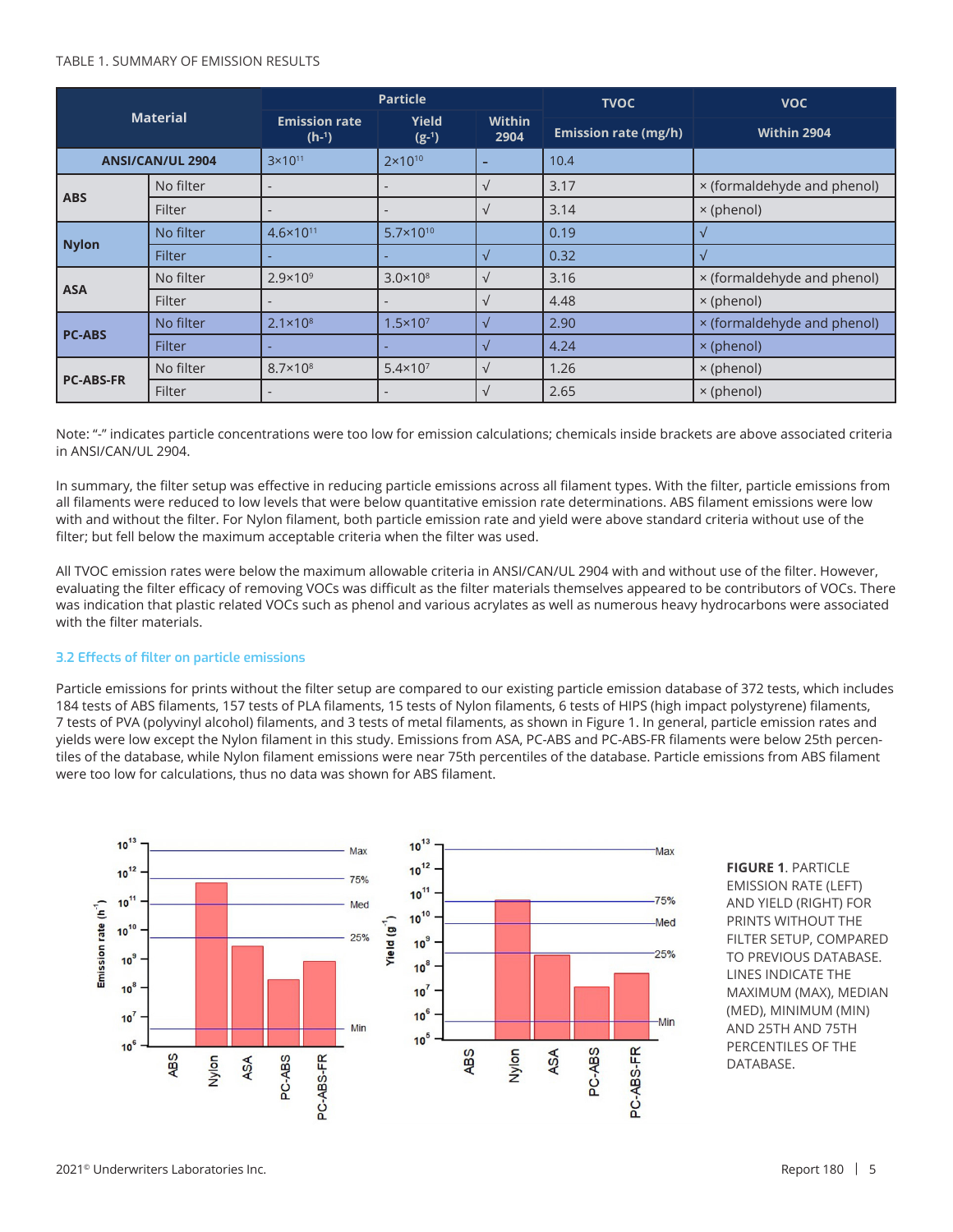

**FIGURE 2**. PARTICLE MAXIMUM CONCENTRATION DURING PRINTING FOR WITH AND WITHOUT THE FILTER SETUP. PERCENTAGE INDICATES THE REDUCTION DUE TO USE OF FILTER.

The geometric mean diameter (GMD) for Nylon filament did not change for with and without filter (21 – 22 nm), while that for ASA filament was reduced from 118 nm for without filter to 68 nm for with filter. In addition, GMD for ABS, PC-ABS and PC-ABS-FR filaments were 110 – 117 nm for without filter, but the size distribution information for those with filter were not available due to the low concentration measured. This indicated the filter was effective in removing all size of measured particles (7 nm to 10 µm) and tended to be more effective in removing larger size particles.

#### **3.3 Effects of filter on VOC emissions**

Total VOC emission rates shown in Table 2 were compared to previous dataset that included 33 tests of 3D printers operating with ABS (12 runs), PLA (14), Nylon (4), HIPS (1), PVA (1) and metal (1) filaments, see Figure 3.



**FIGURE 3**. TVOC EMISSION RATES FOR EACH FILAMENT WITH AND WITHOUT FILTER, COMPARED TO EXISTING DATABASE. THE MIDDLE LINE IN THE BOX INDICATES THE MEDIAN; THE TOP AND BOTTOM OF THE BOX INDICATE THE 75% AND 25% QUARTILE; THE TOP AND BOTTOM OF WHISKERS INDICATE THE 90% AND 10% VALUES; THE OUTLIERS ARE LARGER THAN 1.5 TIMES OF WHISKER LENGTH.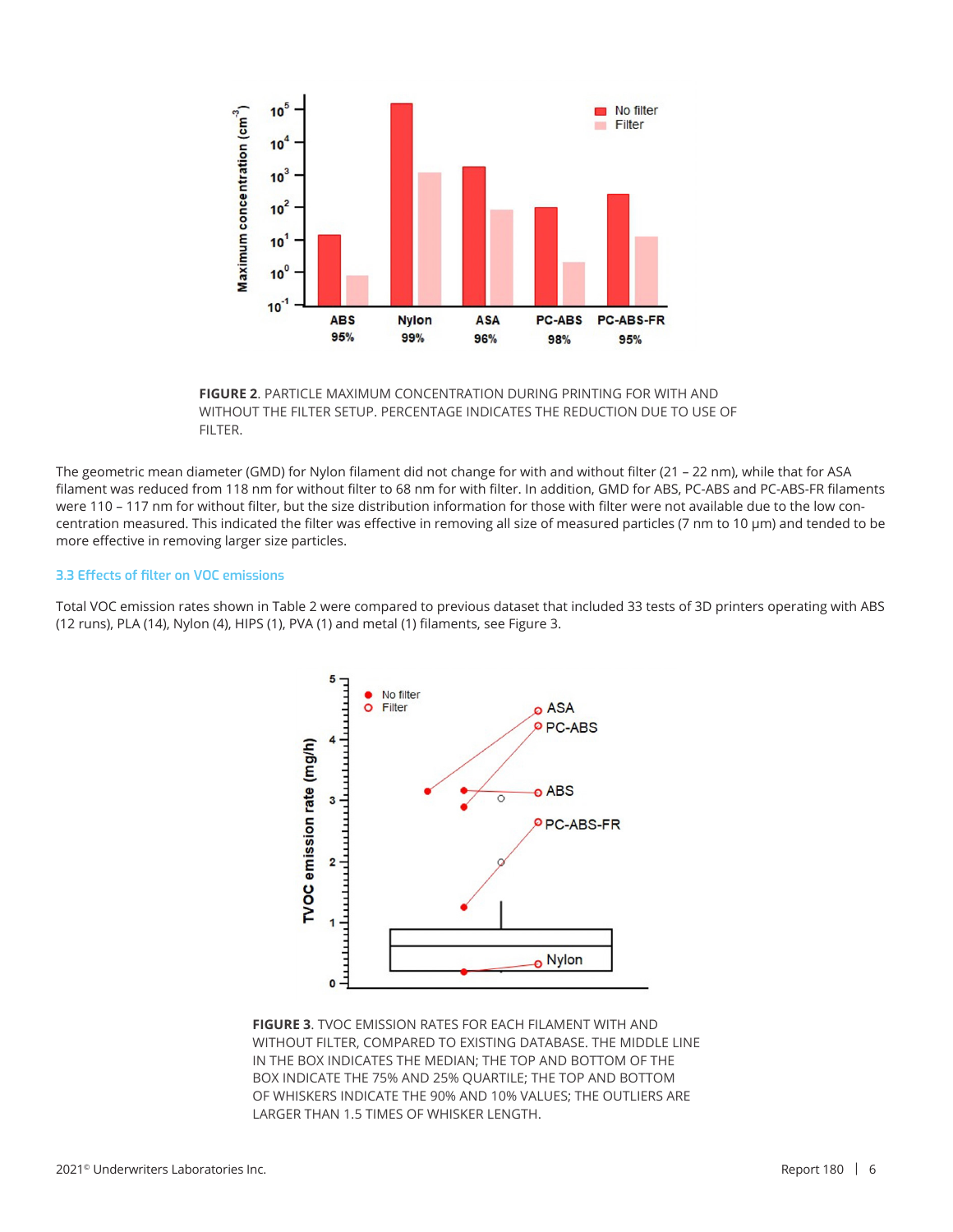The use of the filter setup showed an increase in TVOC emission rates for all filaments except ABS (Figure 3). However, all TVOC emission rates were within the criteria in ANSI/CAN/UL 2904.<sup>1</sup>

The effect of filtration on individual VOCs was not conclusive and depended on properties of each chemical. A summary of statistics of individual VOC emissions is shown in Table 2. The numbers of chemicals were categorized by those detected, chemicals of concern, and those exceeding ANSI/CAN/UL 2904 criteria. Chemicals of concern are VOCs listed in health-related regulation and guidance, including ANSI/CAN/UL 2904,<sup>1</sup> the California Department of Public Health Specification 01350 Standard Method (CDPH SM),<sup>7</sup> the American Conference of Governmental Industrial Hygienists (ACGIH®) Threshold Limit Values (TLVs®) and Biological Exposure Indices (BEIs®) Guidance,<sup>8</sup> and the German Ausschuss zur gesundheitlichen Bewertung von Bauprodukten (AgBB) Health-related Evaluation Procedure.<sup>9</sup> Comparisons of emission rates for with and without filter were also listed in Table 2, categorized as increased by filter (detected for both conditions and with filter > without filter), generated by filter (only detected for with filter), decreased by filter (detected for both conditions and without filter > with filter), and removed by filter (only detected for without filter).

| <b>Material</b>             | <b>ABS</b> |        | <b>Nylon</b> |          | <b>ASA</b> |        | <b>PC-ABS</b> |        | <b>PC-ABS-FR</b> |               |
|-----------------------------|------------|--------|--------------|----------|------------|--------|---------------|--------|------------------|---------------|
| # of chemicals              | No filter  | Filter | No filter    | Filter   | No filter  | Filter | No filter     | Filter | No filter        | <b>Filter</b> |
| <b>Detected</b>             | 105        | 92     | 15           | 42       | 103        | 90     | 107           | 90     | 75               | 82            |
| <b>Chemicals of concern</b> | 38         | 34     |              | 20       | 36         | 36     | 38            | 36     | 33               | 35            |
| <b>Exceed criteria</b>      |            |        | $\Omega$     | $\Omega$ |            |        |               |        |                  |               |
| <b>Increased by filter</b>  | 16         |        |              |          | 19         |        | 30            |        | 26               |               |
| <b>Generated by filter</b>  |            | 47     | 33           |          | 40         |        | 36            |        | 36               |               |
| <b>Decreased by filter</b>  |            | 29     |              |          | 31         |        | 24            |        | 20               |               |
| <b>Removed by filter</b>    |            | 60     | $\mathsf{h}$ |          | 53         |        | 53            |        | 29               |               |

#### TABLE 2. SUMMARY OF VOC EMISSION STATISTICS

Note: for # of chemicals exceed criteria, "2" indicates formaldehyde and phenol exceeded the criteria, "1" indicates phenol exceeded.

Individual VOC emissions from ABS, ASA, PC-ABS and PC-ABS-FR filaments shared 4 out of 5 chemicals in common for the top 5 detected chemicals, which were styrene, phenol, formaldehyde and 1-propanol, 2-methyl (isobutyl alcohol). In addition, ethylbenzene was in top 5 chemical lists for ABS and ASA filaments. While Nylon filament had relatively different emitted VOC profiles; the top 5 detected chemicals were caprolactam; 1,2,3-propanetriol, 1-acetate; octanal; 5,9-undecadien-2-one, 6,10-dimethyl-, (E)-; and hexadecane.

Use of the filter reduced the emission rates of styrene, formaldehyde, ethylbenzene, and 1-propanol, 2-methyl, but tended to increase that of phenol. In addition, the filter tended to increase or introduce the emission of some chemicals, those common ones found in top 5 detected chemicals with filter were hexadecane, tetradecane, and trichloroacetic acid, 2-(1-adamantyl) ethyl ester.

For the top 5 chemicals of concern, ABS, ASA, PC-ABS, and PC-ABS-FR filaments had 4 chemicals in common (styrene, phenol, formaldehyde and 1-propanol, 2-methyl). Among them, styrene is categorized as a possible carcinogen by International Agency for Research on Cancer (IARC) and is a typical emission from ABS and ASA polymers; formaldehyde is carcinogenic to humans according to IARC and has been found emitted from most polymer-based materials including nylon; phenol is known for developmental and reproductive toxicity and was detected from all filaments except Nylon. Additionally, ethylbenzene was a common chemical of concern for ABS and ASA filaments, and 1-butanol (n-butyl alcohol) for PC-ABS and PC-ABS-FR filaments. Caprolactam is an irritant and usually found emitted from Nylon filaments. Acetaldehyde, a possible carcinogen by IARC, was one of the top 5 chemicals of concern for Nylon filament; it was also detected from all the rest filaments but at relatively lower emission rates. The filter was found to decrease emission rates of most of the top 5 chemicals of concern, including styrene, formaldehyde, ethylbenzene, 1-propanol, 2-methyl, and 1-butanol, while tended to increase emission rates of phenol, 1-hexanol, 2-ethyl and 2,6-di-tert-butyl-4-methylphenol (BHT).

The emission rates and estimated office concentrations of chemicals of concern were compared to regulation and guidance, including ANSI/CAN/UL 2904;<sup>1</sup> the California Specification 01350 Standard Method for the Testing and Evaluation of Volatile Organic Chemical Emissions from Indoor Sources using Environmental Chambers, V1.2;<sup>7</sup> occupational exposure threshold values (TLV®s) published by the ACGIH®;<sup>8</sup> Lowest Concentration of Interest (LCI) values published by the AgBB;<sup>9</sup> and other VOCs found in 3D printer emissions with carcinogenicity, irritation/odor or other unknown health impacts. In general, most of chemicals of concern had emission rates and estimated concentrations below recommended levels. However, emission rates of formaldehyde from ABS, ASA, and PC-ABS filaments were above the criteria in ANSI/CAN/UL 2904 (0.187 mg/h) and estimated office concentrations were higher than CDPH SM allowable concentration (9 µg/m<sup>3</sup>). In addition, emission rates of phenol from all filaments except Nylon were above the ANSI/CAN/UL 2904 criteria (0.208 mg/h) and the estimated office concentrations were above the AgBB LCI (10  $\mu$ g/m<sup>3</sup>). The filter was able to reduce emission of formaldehyde to below the criteria while not for phenol.

To summarize, filaments except Nylon were found to emit relatively high TVOC and some specific individual VOCs. Use of the filter setup tended to increase TVOC emission rates but still below the standard criteria. Though the filter appeared to reduce some of the VOC species, some individual VOCs increased most likely due to filter material emissions or reactions forming VOCs during the filtration process. More research is needed to evaluate the filtration ability to remove VOCs.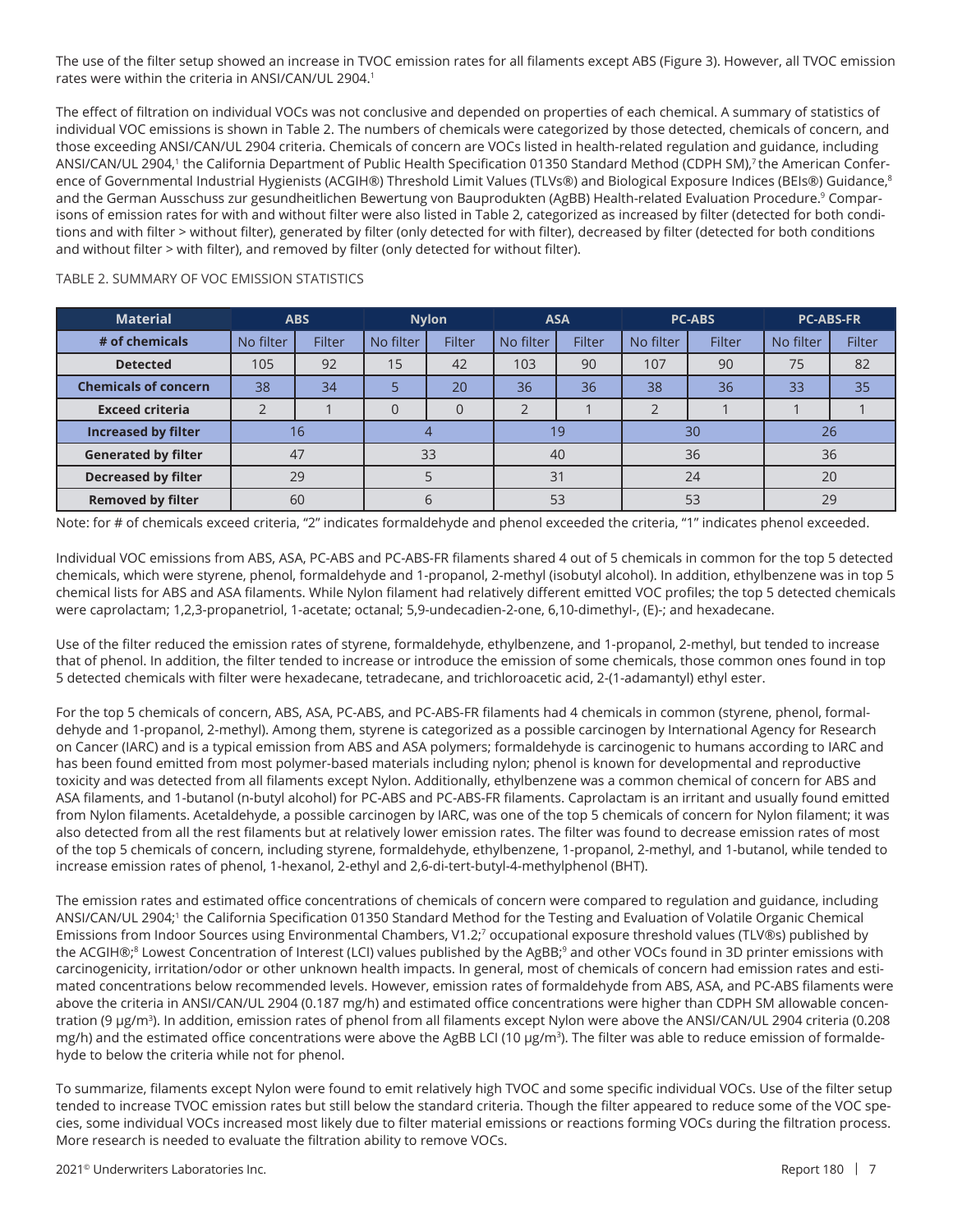#### **4. REFERENCES**

(1) ANSI. ANSI/CAN/UL 2904 Standard Method for Testing and Assessing Particle and Chemical Emissions from 3D Printers. American National Standards Institute: Washington DC, US 2019.

(2) ISO. ISO 16000-9 Indoor Air – Part 9: Determination of the Emission of Volatile Organic Compounds from Building Products and Furnishing – Emission Test Chamber Method. International Organization for Standardization: Geneva, Switzerland 2007.

(3) US EPA. Compendium of Methods for the Determination of Toxic Organic Compounds in Ambient Air Second Edition Compendium Method TO-17 Determination of Volatile Organic Compounds in Ambient Air Using Active Sampling Onto Sorbent Tubes. U.S. Environmental Protection Agency: Cincinnati, OH 1999.

(4) ASTM. ASTM D6196-15 Standard Practice for Choosing Sorbents, Sampling Parameters and Thermal Desorption Analytical Conditions for Monitoring Volatile Organic Chemicals in Air. ASTM International: West Conshohocken, PA 2015.

(5) ASTM. ASTM D5197-16 Standard Test Method for Determination of Formaldehyde and Other Carbonyl Compounds in Air (Active Sampler Methodology). ASTM International: West Conshohocken, PA 2016.

(6) US EPA. Compendium of Methods for the Determination of Toxic Organic Compounds in Ambient Air Second Edition Compendium Method TO-11A Determination of Formaldehyde in Ambient Air Using Adsorbent Cartridge Followed by High Performance Liquid Chromatography (HPLC). U.S. Environmental Protection Agency: Cincinnati, OH 1999.

(7) CDPH. Standard Method for the Testing and Evaluation of Volatile Organic Chemical Emissions from Indoor Sources Using Environmental Chambers Version 1.2. California Department of Public Health: Sacramento, CA 2017.

(8) ACGIH. TLVs® and BEIs®: Threshold Limit Values for Chemical Substances and Physical Agents Biological Exposure Indices.; Signature Publications: Cincinnati, OH, 2018.

(9) AgBB. Health-Related Evaluation Procedure for Volatile Organic Compounds Emissions (VVOC, VOC and SVOC) from Building Products 1. February 1, 2015.